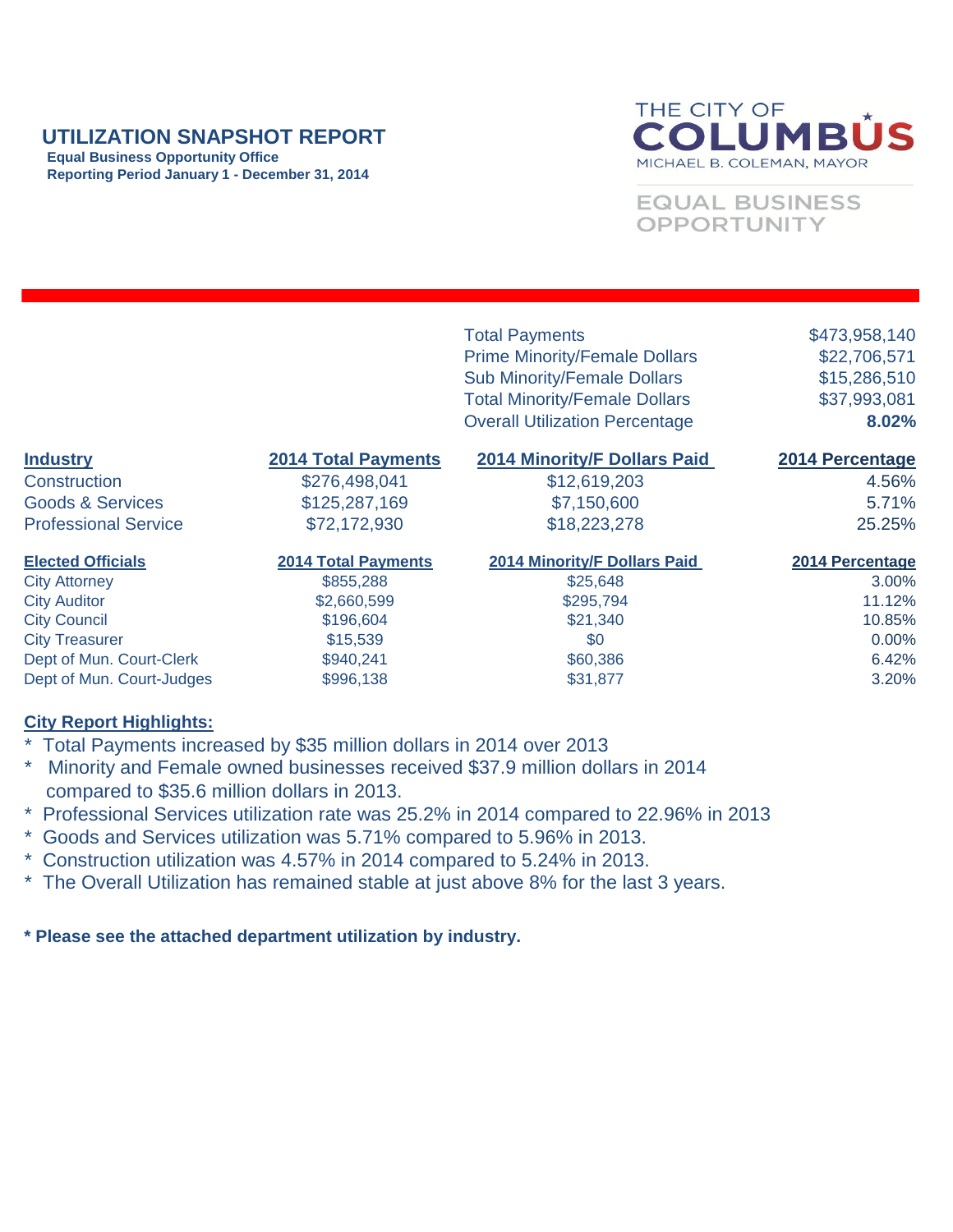## **2014 DEPARTMENT UTILIZATION BY INDUSTRY 1/29/2015**

| <b>BUILDING AND ZONING</b> |                              | <b>Total Pavments</b> | <b>Minority/Female Dollars</b> | Percentage |
|----------------------------|------------------------------|-----------------------|--------------------------------|------------|
|                            | Construction                 |                       |                                | $0.00\%$   |
|                            | Goods and Services           | 104.769               | 642                            | 0.61%l     |
|                            | <b>Professional Services</b> | 36,249                | 75 <sub>1</sub>                | 0.21%      |

| <b>ICITY ATTORNEY</b> |                           | <b>Total Pavments</b> | <b>Minority/Female Dollars</b> | <b>Percentage</b> |
|-----------------------|---------------------------|-----------------------|--------------------------------|-------------------|
|                       | Construction              |                       |                                | $0.00\%$          |
|                       | <b>Goods and Services</b> | 88.8571               | 20.163                         | 22.69%            |
|                       | Professional Services     | 766.431               | 5.485                          | 0.72%             |

| <b>CITY AUDITOR</b> |                              | <b>Total Pavments</b> | <b>Minority/Female Dollars</b> | Percentage |
|---------------------|------------------------------|-----------------------|--------------------------------|------------|
|                     | Construction                 |                       |                                | $0.00\%$   |
|                     | Goods and Services           | 2.153.806             | 259.784                        | 12.06%     |
|                     | <b>Professional Services</b> | 506.793               | 36.010                         | 7.11%      |
|                     |                              |                       |                                |            |

| <b>ICITY COUNCIL</b> |                              | lTotal Pavments | <b>Minority/Female Dollars</b> | <b>Percentage</b> |
|----------------------|------------------------------|-----------------|--------------------------------|-------------------|
|                      | Construction                 |                 |                                | 0.00%             |
|                      | Goods and Services           | 32.713          | 21.340                         | 65.23%            |
|                      | <b>Professional Services</b> | 163.891         |                                | 0.00%             |

| <b>ICITY TREASURER</b> |                              | <b>Total Pavments</b> | <b>Minority/Female Dollars</b> | Percentage |
|------------------------|------------------------------|-----------------------|--------------------------------|------------|
|                        | Construction                 |                       |                                | $0.00\%$   |
|                        | Goods and Services           | 15.539                |                                | $0.00\%$   |
|                        | <b>Professional Services</b> |                       |                                | $0.00\%$   |

| <b>CIVIL SERVICE</b> |                              | <b>Total Payments</b> | Minority/Female Dollars | Percentage |
|----------------------|------------------------------|-----------------------|-------------------------|------------|
|                      | Construction                 |                       |                         | 0.00%      |
|                      | <b>Goods and Services</b>    | 51,771                | 4.686                   | 9.05%      |
|                      | <b>Professional Services</b> | 159,592               | 34.829                  | 21.82%     |

| <b>IDEVELOPMENT</b> |                               | <b>Total Pavments</b> | <b>Minority/Female Dollars</b> | <b>IPercentage</b> |
|---------------------|-------------------------------|-----------------------|--------------------------------|--------------------|
|                     | Construction                  | 937.854               | 237.314                        | 25.30%             |
|                     | Goods and Services            | .160.605              | 391.587                        | 33.74%             |
|                     | <b>IProfessional Services</b> | 3.071.280             | 626.007                        | 20.38%             |

| <b>IFINANCE AND MGT</b> |                              | lTotal Pavments | <b>Minority/Female Dollars</b> | Percentage |
|-------------------------|------------------------------|-----------------|--------------------------------|------------|
|                         | Construction                 | 18,292,051      | 2.629.769                      | 14.38%     |
|                         | Goods and Services           | 20,951,876      | 1.892.142                      | 9.03%      |
|                         | <b>Professional Services</b> | .516.451        | 724.907                        | 47.80%     |

| <b>HEALTH</b> |                              | lTotal Pavments | <b>Minority/Female Dollars</b> | Percentage |
|---------------|------------------------------|-----------------|--------------------------------|------------|
|               | Construction                 | 50.000          |                                | 0.00%      |
|               | Goods and Services           | .843.306        | 176.500                        | 9.58%      |
|               | <b>Professional Services</b> | 769,245         | 251.922                        | 32.75%     |

| <b>HUMAN RESOURCES</b> |                              | lTotal Pavments | <b>Minority/Female Dollars</b> | Percentage |
|------------------------|------------------------------|-----------------|--------------------------------|------------|
|                        | Construction                 | 23.631          |                                | 0.00%I     |
|                        | Goods and Services           | .899.513        | 507.565                        | 26.72%     |
|                        | <b>Professional Services</b> | 3.625.825       | 116.246                        | 3.21%      |